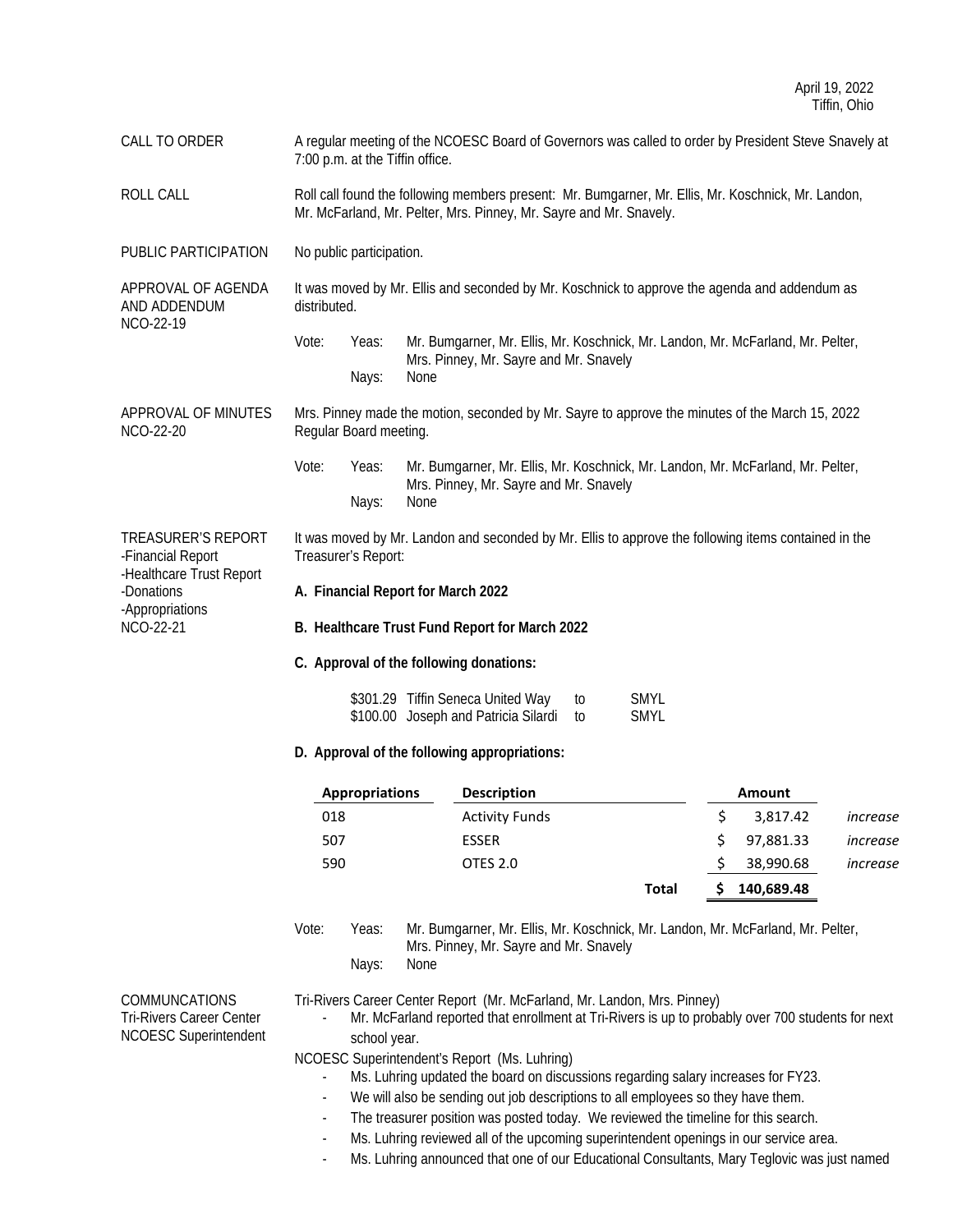the Northwest Ohio State Mathematics Trainer.

- NEW BUSINESS -Purchased Service **Contracts** -Program Contracts -FBW Award Winner **Scholarships** -NWOERC Membership -SST7 FY23 Lease COMMUNITY SCHOOL -Sponsorship Contract Modification NCO-22-22
- Mr. Koschnick made the motion, seconded by Mr. Pelter to approve the following new business items:

### **A. Purchased Service Contracts:**

- Heggerty SST7 Literacy Lead Train the Trainer \$4,000.
- Brainspring Phonics First Level I & Structures Level I Trainings Minimum of \$40,950 for 15 participants with additional charges for registrations over 15 participants (\$20,475 for each course)
- AVI Academic Honors Breakfast \$1,078.92
- AVI Junior High Quiz Bowl Lunches \$330.75
- Tiffin University Academic Honors Breakfast Room Rental No Charge

### **B. Program Contracts:**

- Elgin Local School FY22 Home Schooling Services
- Woodmore Local School FY22 Technology Services
- Sandusky City School FY22 Athletic Services #3
- Findlay City School FY22 Educational Consultant Services #5

### **C. Other:**

- The following students are winners of the Franklin B. Walter Award and will receive the following scholarships:
	- Bryce Reiter \$250.00 Seneca County Seneca East Local School
	- Kendyll Gurney \$1,500.00 Wyandot County Mohawk Local School
	- Morgan Shetzer \$250.00 Sandusky County Fremont City School
	- Lilly Taylor \$250.00 Union County North Union Local School
	- Priya Das \$250.00 Richland County Ontario Local School
	- Aiden McDougal \$250.00 Crawford County Buckeye Central Local **School**
	- Caroline Lee \$250.00 Marion County River Valley Local School
- Approval of membership with Northwestern Ohio Educational Research Council, Inc. for the 2022-2023 school year at a cost of \$250.00
- Approval of the FY23 lease with the Richland County Commissioners for the State Support Team Region 7 Office located at 1495 W. Longview Ave., Suite 200, Mansfield, OH for FY23 contingent upon grant funding

### **D. COMMUNITY SCHOOL CONTRACTS AND NEW BUSINESS:**

#### **Purchased Service Contracts:**

• None

**Program Contracts:**

• None

### **Other:**

- Approval of sponsorship modification for North Central Academy
- Vote: Yeas: Mr. Bumgarner, Mr. Ellis, Mr. Koschnick, Mr. Landon, Mr. McFarland, Mr. Pelter, Mrs. Pinney, Mr. Sayre and Mr. Snavely
	- Nays: None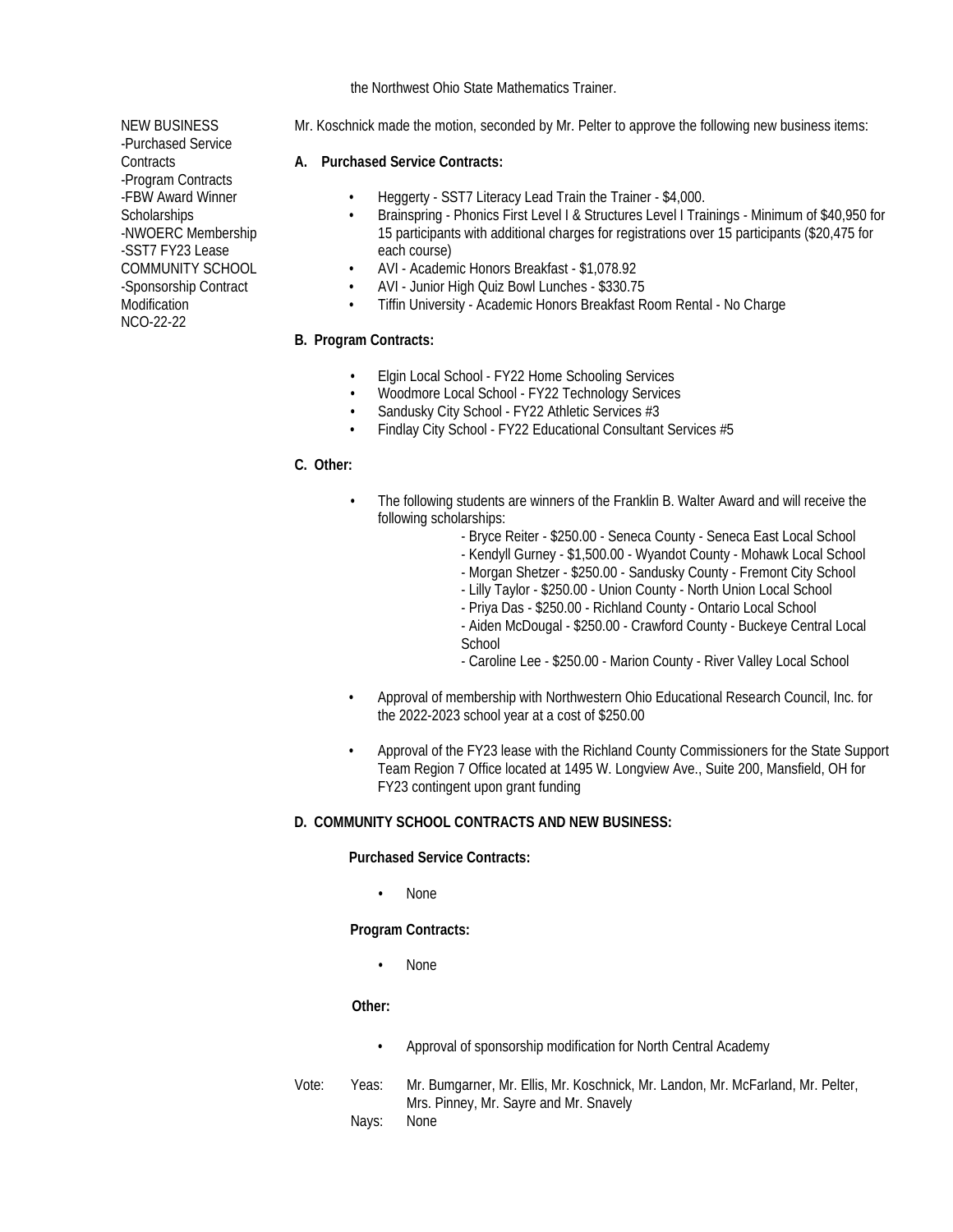EMPLOYMENT AND **PERSONNEL** -Certified Staff -Substitute Teachers -Non-Certified Staff -Supplemental Contracts -Substitute Aide -Leave of Absence -Salary Schedules -Resignations -L. Demmit sub pay rate -Financial Associate Job **Description** COMMUNITY SCHOOL -Certified Staff NCO-22-23

It was moved by Mr. Ellis and seconded by Mr. Landon to approve the following employment and personnel items:

### **A. APPROVE EMPLOYMENT OF CERTIFICATED & CLASSIFIED STAFF:**

**1. Certified staff:**

• Kristina Trout - Audiologist - up to five (5) days at a daily rate of \$342.00 - effective 03/22/2022 - 07/31/2022

• Dr. Kim Forbis - Educational Consultant - \$75,000 - effective 08/01/2022 – 07/31/2024

• Barbara Van Vliet - AMENDED Enhancement Teacher (Shelby Sacred Heart) – effective 08/01/2021

• Amber Clay-Mowry - SST7 Regional Early Literacy Specialist - \$82,000 - effective 07/01/2022 - 06/30/2023

• Deb Daniel - Educational Consultant - up to 111 days at a daily rate of \$340.00 – effective 08/01/2022 - 07/31/2023

• Krista Gerhart - Consultant - not to exceed 70 days at a daily rate of \$350.00 – effective 08/01/2022 - 07/31/2023

• Melissa Pope - Long Term Substitute Teacher (Wynford Local) at a daily rate of \$239.70 - effective 08/01/2022 - 07/31/2023

- Holly Pozderac Preschool Teacher (Seneca East) \$37,014 effective 08/01/2022 - 07/31/2023
- Kacie Kihorany Preschool Teacher (Seneca East) \$49,921 effective 08/01/2022 - 07/31/2023

• Jordan St. John - Full Time Substitute Teacher at a daily rate of \$100.00 - effective 08/01/2022 - 07/31/2023

• Lynn Thacker-Mullins - Gifted Supervision at a daily rate of \$291.31 - effective 08/01/2022 - 07/31/2023

• Erin Adkins - SST7 Consultant - \$82,000 - effective 07/01/2022 - 06/30/2023

| <b>NAME</b>           | <b>POSITION</b>                                                 | CONTRACT<br><b>EXPIRATION</b> | <b>CURRENT</b><br><b>CONTRACT</b> | <b>RECOMMENDATION</b> |
|-----------------------|-----------------------------------------------------------------|-------------------------------|-----------------------------------|-----------------------|
| Alt, Natalie          | <b>SLP</b>                                                      | 07/31/2022                    | 1 YR (21-22)                      | 2 YR (22-24)          |
| Bilger, Chelsea       | <b>Special Education</b><br>Consultant                          | 07/31/2022                    | 1 YR (21-22)                      | 2 YR (22-24)          |
| Binnix, Abbi          | <b>SLP</b>                                                      | 07/31/2022                    | 1 YR (21-22)                      | 2 YR (22-24)          |
| Bohney, Brandi        | <b>Educational Consultant</b>                                   | 07/31/2022                    | 1 YR (21-22)                      | 2 YR (22-24)          |
| Borer, Hollie         | Intervention Specialist-<br>TDC.                                | 07/31/2022                    | 1 YR (21-22)                      | 2 YR (22-24)          |
| Brammer,<br>Miranda   | PTA-Shelby                                                      | 07/31/2022                    | 1 YR (21-22)                      | 2 YR (22-24)          |
| Brenner,<br>Christine | Ed Interpreter for the<br>Deaf                                  | 07/31/2022                    | 1 YR (21-22)                      | 1 YR (22-23)          |
| Conti, Wendy          | <b>PTA</b>                                                      | 07/31/2022                    | 1 YR (21-22)                      | 2 YR (22-24)          |
| Cramer, Taryn         | School Nurse-Shelby                                             | 07/31/2022                    | 1 YR (21-22)                      | 1 YR (22-23)          |
| Daniel, Deb           | <b>Educational Consultant</b>                                   | 07/31/2022                    | 1 YR (21-22)                      | 1 YR (22-23)          |
| Dundore,<br>Elizabeth | Preschool Itinerant<br>Teacher                                  | 07/31/2022                    | 1 YR (21-22)                      | 2 YR (22-24)          |
| Fix, Rachel           | ΩT                                                              | 07/31/2022                    | 1 YR (21-22)                      | 2 YR (22-24)          |
| Fultz, Krystina       | Itinerant Preschool<br>Teacher-Fremont                          | 07/31/2022                    | 1 YR (21-22)                      | 1 YR (22-23)          |
| Gardner, Robin        | <b>Cross Categorical</b><br>Intervention Specialist-<br>Fremont | 07/31/2022                    | 1 YR (21-22)                      | 1 YR (22-23)          |

#### *•* **Certified contract recommendations as follows:**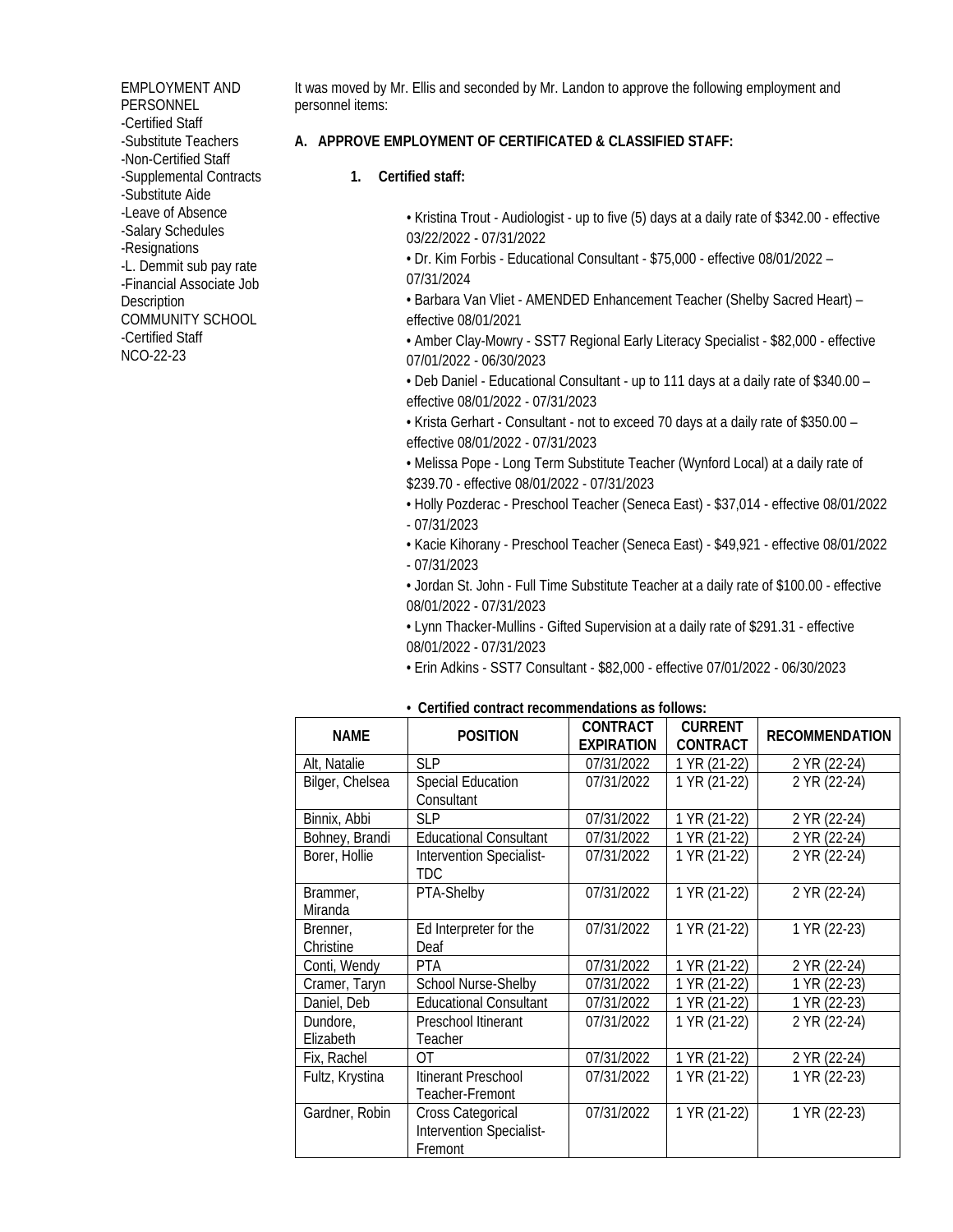| Gerhart, Krista          | <b>Community School</b><br>Consultant                    | 07/31/2022 | 1 YR (21-22)              | 1 YR (22-23)       |
|--------------------------|----------------------------------------------------------|------------|---------------------------|--------------------|
| Heitman, Jess            | <b>OT</b>                                                | 07/31/2022 | 1 YR (21-22)              | 2 YR (22-24)       |
| Hoffman, Erica           | COTA                                                     | 07/31/2022 | 1 YR (21-22)              | 2 YR (22-24)       |
| Jones, Erin              | COTA                                                     | 07/31/2022 | 1 YR (21-22)              | 2 YR (22-24)       |
| Kaple, Mary Ann          | Gifted Teacher-Mohawk                                    | 07/31/2022 | 1 YR (21-22)              | 2 YR (22-24)       |
| Lindsey, Sara            | <b>Asst Preschool</b>                                    | 07/31/2022 | 1 YR (21-22)              | 2 YR (22-24)       |
|                          | Coordinator                                              |            |                           |                    |
| Long, Madelynn           | <b>OT</b>                                                | 07/31/2022 | $1 YR (21-22)$            | 2 YR (22-24)       |
| McNutt, Hayley           | COTA                                                     | 07/31/2022 | 1 YR (21-22)              | 1 YR (22-23)       |
| Mellott, Dawn            | Cross Categorical                                        | 07/31/2022 | 1 YR (21-22)              | Non-Renew          |
|                          | Teacher-Fremont                                          |            |                           |                    |
| Mills, Amber             | <b>Educational Consultant</b>                            | 07/31/2022 | 1 YR (21-22)              | 2 YR (22-24)       |
| Molyett, Robert          | PT                                                       | 07/31/2022 | 1 YR (21-22)              | Reduction in Force |
| Mullen, Tara             | <b>Vision Specialist</b>                                 | 07/31/2022 | $\overline{1}$ YR (21-22) | 2 YR (22-24)       |
| Paeth, Rachell           | Cross Categorical<br>Intervention Specialist-<br>Fremont | 07/31/2022 | 1 YR (21-22)              | 1 YR (22-23)       |
| Pope, Melissa            | Long-term Substitute<br>Teacher                          | 07/31/2022 | 1 YR (21-22)              | 1 YR (22-23)       |
| Rowland, Pam             | Comm School<br>Compliance Rep                            | 07/31/2022 | 1 YR (21-22)              | 1 YR (22-23)       |
| Sens, Lexis              | Reading Teacher-<br>Pleasant                             | 07/31/2022 | 1 YR (21-22)              | 1 YR (22-23)       |
| Simon,<br>Claudette      | <b>EC/Preschool Teacher</b>                              | 07/31/2022 | 1 YR (21-22)              | 1 YR (22-23)       |
| Simpson, Renee           | Academic Testing<br>Teacher-Fremont                      | 07/31/2022 | 1 YR (21-22)              | 1 YR (22-23)       |
| Sliger, Victoria         | VI Teacher                                               | 07/31/2022 | 1 YR (21-22)              | 2 YR (22-24)       |
| Smith, Amanda            | <b>Intervention Specialist-</b><br><b>OLC</b>            | 07/31/2022 | $1 YR (21-22)$            | 1 YR (22-23)       |
| St. John, Jordan         | <b>Full Time Substitute</b><br>Teacher-Fremont           | 07/31/2022 | 1 YR (21-22)              | 1 YR (22-23)       |
| Stuttler, Robin          | <b>Intervention Specialist-</b><br>Mt. Gilead @GCS       | 07/31/2022 | 1 YR (21-22)              | <b>TBD</b>         |
| Sutton, Janna            | <b>Full Time Substitute</b><br>Teacher-Fremont           | 07/31/2022 | 1 YR (21-22)              | Non-Renew          |
| Thacker-Mullins,<br>Lynn | Gifted Supervision-Elgin,<br>Ridgedale                   | 07/31/2022 | 1 YR (21-22)              | 1 YR (22-23)       |
| Uveges, Linda            | <b>Educational Consultant</b>                            | 07/31/2022 | 1 YR (21-22)              | 2 YR (22-24)       |
| Vandette,                | <b>OT</b>                                                | 07/31/2022 | 1 YR (21-22)              | 1 YR (22-23)       |
| Melinda                  |                                                          |            |                           |                    |
| Wagner, Natalie          | <b>PTA</b>                                               | 07/31/2022 | 1 YR (21-22)              | 2 YR (22-24)       |
| Waltz, Brenda            | <b>SLP</b>                                               | 07/31/2022 | 1 YR (21-22)              | 2 YR (22-24)       |
| Wasiniak, Beth           | Cross Categorical<br>Intervention Specialist-<br>Fremont | 07/31/2022 | 1 YR (21-22)              | 1 YR (22-23)       |
| Worst, Joanna            | EC/Preschool Teacher                                     | 07/31/2022 | 1 YR (21-22)              | 1 YR (22-23)       |
| Young, Desiree           | NCORC/MCJDC<br>Teacher                                   | 06/30/2022 | 1 YR (21-22)              | $2 YR (22-24)$     |
|                          |                                                          |            |                           |                    |
| Cahill, John             | Personalized Learning<br>Center Coordinator-<br>Fremont  | 07/31/2022 | 2 YR (20-22)              | 2 YR (22-24)       |
| Casper, Sara             | <b>Instructional Coach</b>                               | 07/31/2022 | 2 YR (20-22)              | 2 YR (22-24)       |
| Covert, Annette          | Cross Categorical 7-12<br>Teacher                        | 07/31/2022 | 2 YR (20-22)              | Reduction in Force |
| Piotter, Bridget         | Psychologist                                             | 07/31/2022 | 2 YR (20-22)              | 3 YR (22-25)       |
| Roeder, Mary Jo          | <b>Special Education</b>                                 | 07/31/2022 | 2 YR (20-22)              | 3 YR (22-25)       |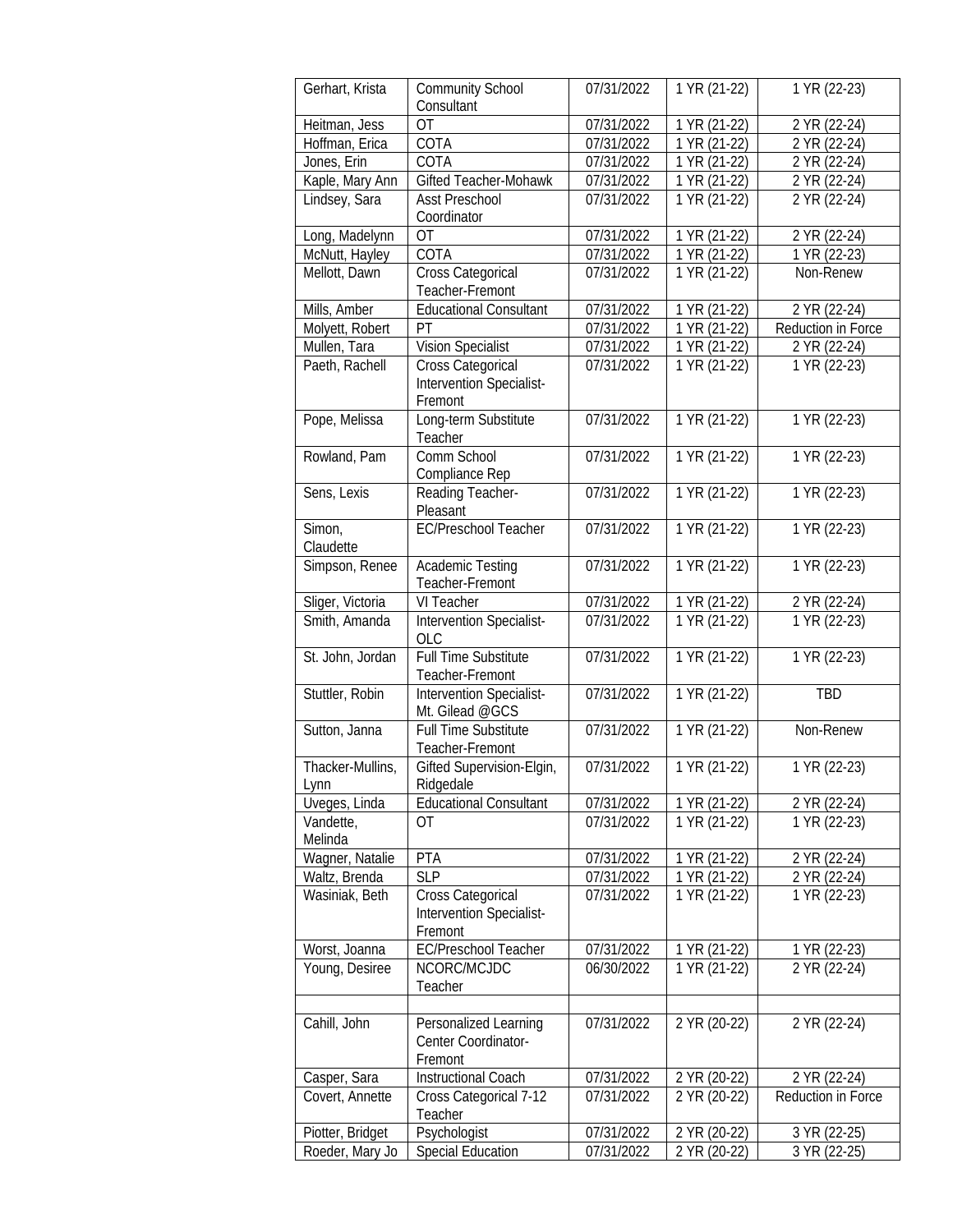|                       | Teacher                                               |            |              |              |
|-----------------------|-------------------------------------------------------|------------|--------------|--------------|
| Stacy, Lauren         | ОT                                                    | 07/31/2022 | 2 YR (20-22) | 2 YR (22-24) |
|                       |                                                       |            |              |              |
| Chambers,             | PT                                                    | 07/31/2022 | 3 YR (19-22) | 3 YR (22-25) |
| Linda                 |                                                       |            |              |              |
| Clark, Amanda         | <b>Youth Center</b><br><b>Intervention Specialist</b> | 07/31/2022 | 3 YR (19-22) | 3 YR (22-25) |
| Cromwell,<br>Kristine | <b>Hearing Specialist</b>                             | 07/31/2022 | 3 YR (19-22) | 3 YR (22-25) |
| Dennison, Kylie       | Psychologist                                          | 07/31/2022 | 3 YR (19-22) | 3 YR (22-25) |
| Hall, Emily           | 0T                                                    | 07/31/2022 | 3 YR (19-22) | 3 YR (22-25) |
| Lucius, Erin          | PTA                                                   | 07/31/2022 | 3 YR (19-22) | 3 YR (22-25) |
| Niederkohr,           | Early Childhood                                       | 07/31/2022 | 3 YR (19-22) | 3 YR (22-25) |
| Logan                 | Intervention Specialist-                              |            |              |              |
|                       | <b>FLC</b>                                            |            |              |              |
| Parkins, Lindsay      | Cross Categorical 7-12<br>Teacher                     | 07/31/2022 | 3 YR (19-22) | 3 YR (22-25) |
| Vincent, Vicki        | Psychologist                                          | 07/31/2022 | 3 YR (19-22) | 3 YR (22-25) |
| Wadas, Annika         | <b>O&amp;M Specialist/VI</b>                          | 07/31/2022 | 3 YR (19-22) | 3 YR (22-25) |
|                       | Teacher                                               |            |              |              |
| Wallace, Julie        | <b>EC/Preschool Teacher-</b><br><b>Itinerant</b>      | 07/31/2022 | 3 YR (19-22) | 3 YR (22-25) |

*•* **Greater Summit County ELC (GSCELC) Certified Contract Recommendations as follows:**

| 45 IUIIUWS.        |                                                          |                                      |                                   |                       |
|--------------------|----------------------------------------------------------|--------------------------------------|-----------------------------------|-----------------------|
| <b>NAME</b>        | <b>POSITION</b>                                          | <b>CONTRACT</b><br><b>EXPIRATION</b> | <b>CURRENT</b><br><b>CONTRACT</b> | <b>RECOMMENDATION</b> |
| Ahbe, Susan        | <b>GSCELC Art Education</b><br><b>Specialist Teacher</b> | 07/31/2022                           | 1 YR (21-22)                      | 1 YR (22-23)          |
| Boyd, Michelle     | <b>GSCELC Kindergarten</b><br>Teacher                    | 07/31/2022                           | 1 YR (21-22)                      | 1 YR (22-23)          |
| Davis, Holly       | <b>GSCELC Teacher</b>                                    | 07/31/2022                           | 1 YR (21-22)                      | 1 YR (22-23)          |
| Dodson,<br>Deborah | <b>GSCELC Teacher</b>                                    | 07/31/2022                           | 1 YR (21-22)                      | 1 YR (22-23)          |
| Hill, Rebekah      | <b>GSCELC</b> Intervention<br>Specialist                 | 07/31/2022                           | 1 YR (21-22)                      | 1 YR (22-23)          |
| Kulcsar, Ashley    | <b>GSCELC Kindergarten</b><br>Teacher                    | 07/31/2022                           | 1 YR (21-22)                      | 1 YR (22-23)          |
| Monske,<br>Hannah  | <b>GSCELC Kindergarten</b><br>Teacher                    | 07/31/2022                           | 1 YR (21-22)                      | 1 YR (22-23)          |
| Wise, Samantha     | <b>GSCELC Teacher</b>                                    | 07/31/2022                           | 1 YR (21-22)                      | 1 YR (22-23)          |

- **2. Substitute Teachers for the 2021-2022 school year:**
	- *David Gilbert*
	- *Robin Owen*
	- *Abigail Skidmore*
	- *Marilyn Wheaton*
	- *Ashley Lynch*
- **3. Classified/Non-certified Staff:**

*•Jena Starr* - Aide (Wynford) at \$10.50/hr - effective 03/29/2022 - 07/31/2022 *•Mary Ehmann* - Aide (Wynford) - effective 08/01/2021 - 07/31/2022

*• Autumn Fields -* Financial Associate I - \$47,861 - effective 04/25/2022 - 07/31/2023

• *Courtney Stockmaster* - Aide (Seneca East) at \$12.85/hr effective - 08/01/2022 – 07/31/2023

• *Christine Spencer* - Aide (Seneca East) at \$16.71/hr - effective 08/01/2022 – 07/31/2023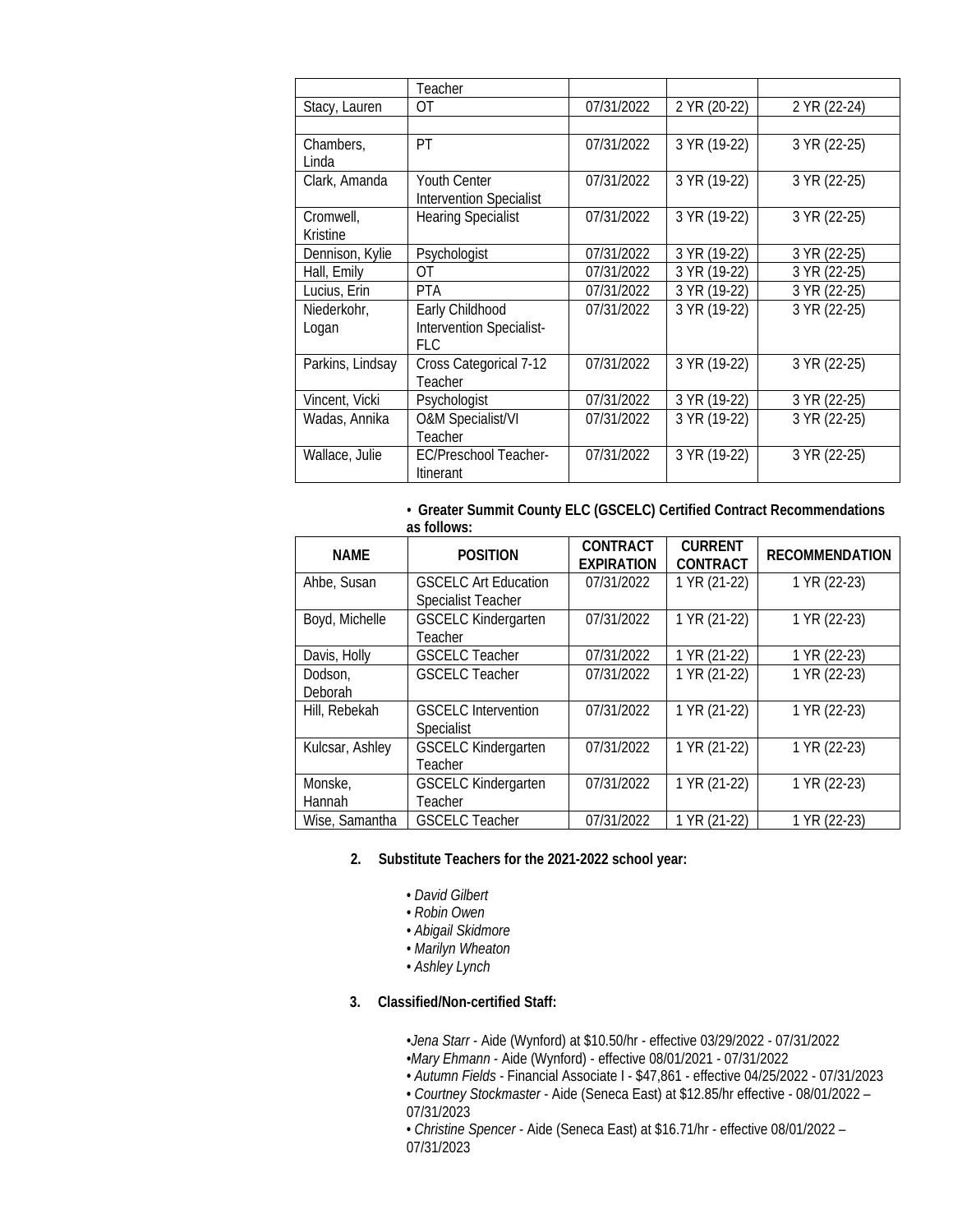### **4. Supplemental Contract(s):**

• *Lindsay Felske* - Curriculum Consultant - not to exceed 62.25 days at her current daily rate - effective 08/01/2021 - 07/31/2022

• *Michelle Rose-Ransome* - Gifted Supervisor - not to exceed 39 days at her current daily rate - effective 08/01/2021 - 07/31/2022

• *Tianna Keinath* - Gifted Supervisor - not to exceed 27 days at her current daily rate – effective 08/01/2021 - 07/31/2022

• *Mary Teglovic* - Educational Consultant - not to exceed 74 days at her current daily rate - effective 08/01/2021 - 07/31/2022

• *Mary Teglovic* - Educational Consultant - \$15,000 for Teach Forward + \$11,000 for Teach Forward - effective 08/01/2021 - 07/31/2022

• *Jill Miller* - Student Well-Being and Student/Family Support Specialist - not to exceed 2 days at her current daily rate - effective 08/01/2021 - 07/31/2022

• *Dr. Brandie Bohney* - Educational Consultant - not to exceed 6 days at her current daily rate - effective 08/01/2021 - 07/31/2022

• *Morgan Kuhn* - Dean of Students/Curriculum - not to exceed 1 day at her current daily rate - effective 08/01/2021 - 07/31/2022

• *Jen Kuhn* - Director of Teaching and Learning - not to exceed 6 days at her current daily rate - effective 08/01/2021 - 07/31/2022

• *Christine Brenner* - Interpreter - not to exceed 37.5 hours at her current hourly rate – effective 06/13/2022 - 07/01/2022

**5. Approval of Substitute Educational Aides for the 2021 - 2022 school year:**

• *Robin Owen •Ashley Hale*

**6. Approval of Leave(s) of absence**:

• *Erin Lucius* - PTA - FMLA effective 04/19/2022

### **7. Approval of Salary Schedule(s):**

| • FY23 School Psychologist | • FY23 Speech Language Pathologist |
|----------------------------|------------------------------------|
| 205 Days                   | 185 Days                           |

|           | <b>FY 23</b> |           | <b>FY 23</b> |
|-----------|--------------|-----------|--------------|
| LEVEL     | MА           | LEVEL     | MА           |
| $0 - 5$   | \$70,000     | $0 - 4$   | \$50,000     |
| $6 - 10$  | \$76,500     | $5-10$    | \$55,000     |
| $11 - 14$ | \$80,000     | $11 - 15$ | \$60,000     |
| $15-20$   | \$85,000     | $16 - 20$ | \$65,000     |
| $20+$     | \$90,000     | 21-25     | \$70,000     |
|           |              | $26+$     | \$75,000     |

• FY23 Educational Consultant (Forbis) 200 Days \$75,000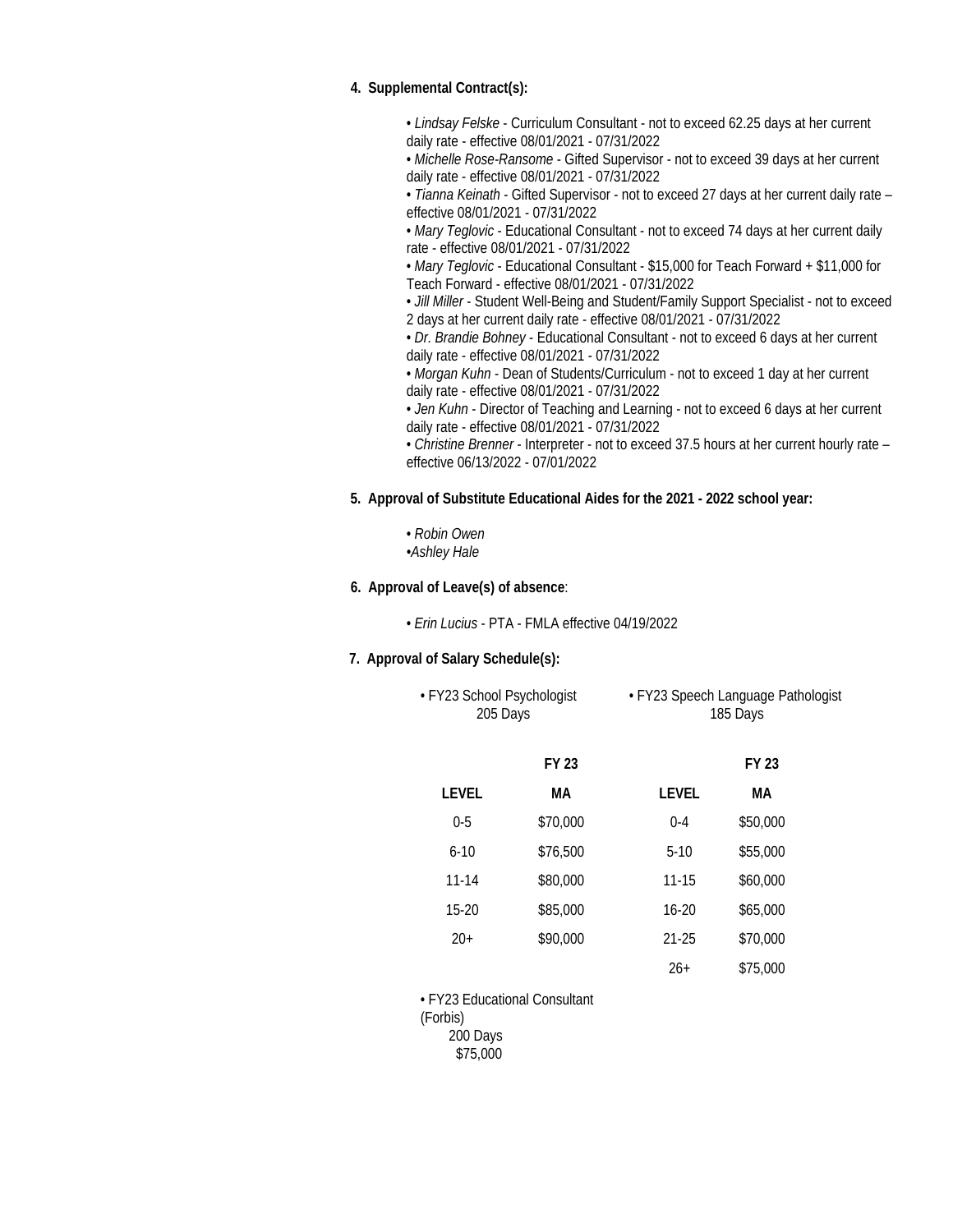### • FY22 Financial Associate I 260 Days

| LEVEL          | SALARY   |
|----------------|----------|
| 0              | \$34.570 |
| 1              | \$35,755 |
| $\overline{2}$ | \$36.982 |
| 3              | \$38,189 |
| 4              | \$39,395 |
| 5              | \$40,622 |
| 6              | \$41,829 |
| 7              | \$43.035 |
| 10             | \$44,242 |
| 11             | \$45,448 |
| 12             | \$46,654 |
| 15             | \$47,861 |
| 17             | \$49,067 |
| 20             | \$50,253 |
| 22             | \$51,813 |
| 25             | \$53,331 |
| 27             | \$54,974 |
| 30             | \$56.618 |

**8. Resignation(s), Retirement(s) and Reductions in Force (RIFs):**

#### **Resignations:**

- *Elizabeth Royster* Paraprofessional (Fremont City) effective 03/30/2022
- *Rebecca VanBuren* Aide (Wynford) effective 03/17/2022
- *Heidi Orvosh-Kamenski* SST7 Consultant effective 06/30/2022
- *Carrie Wood* SST7 Educational Consultant effective 06/30/2022
- *Eric Elchert* Student Attendant (TDC) effective 07/31/2022
- *Peggy Palazzo -* Teacher (GSCELC) effective 07/31/2022
- *Courtney Cearns* Teacher (GSCELC) effective 07/31/2022
- •*Kellee Wisenbarger* SST7 Administrative Support effective 04/22/2022
- *Morgan Bannerman* School Psychologist effective 07/31/2022
- *Timothy Walsh* ED Teacher effective 07/31/2022
- *Kristen Woodruff* Literacy Specialist (GSCELC) effective 07/31/2022
- *Rachel Aldrich* Preschool Teacher effective 07/31/2022

#### **Retirement:**

• None

**RIFs:**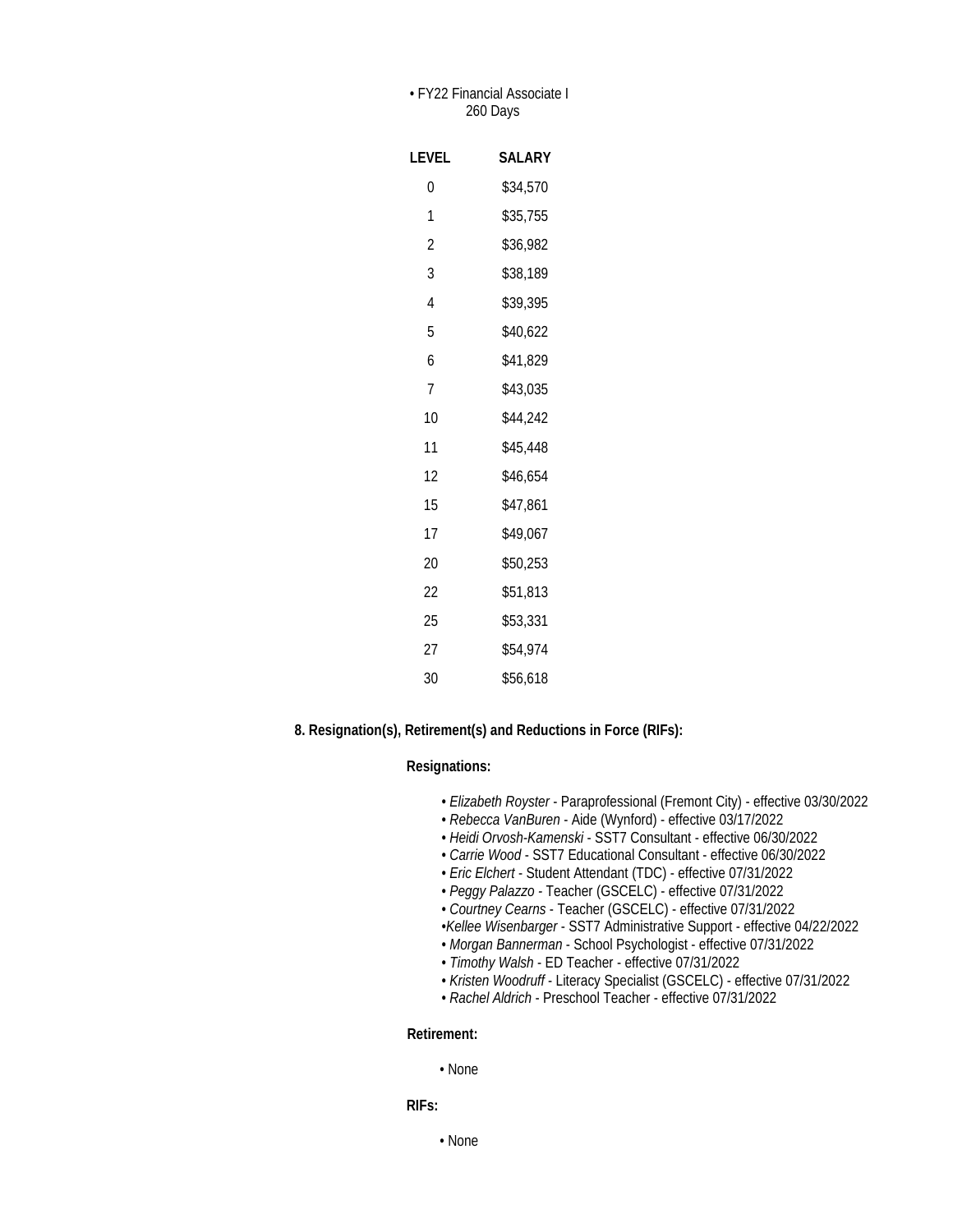#### **Non-Renewal:**

• None

### **Terminations:**

• None

### **9. Other:**

• Approval of substitute pay rate of \$12.24/hr for *Linda Demitt* for Elgin Local Schools substitute positions - effective retroactive to 09/07/2021

• Approval of job description for Financial Associate I

### **10. Community School – Employment and Personnel**

#### **Certified Staff:**

• *Heather Hoppe* - Psychologist (Hardin Community School) at \$104.04/hr effective 08/01/2022 - 07/31/2023

| <b>NAMF</b>                | <b>POSITION</b>                       | <b>CONTRACT</b><br><b>EXPIRATION</b> | <b>CURRENT</b><br><b>CONTRACT</b> | <b>RECOMMENDATION</b> |
|----------------------------|---------------------------------------|--------------------------------------|-----------------------------------|-----------------------|
| Dezse, Sean                | <b>NCA Math Teacher</b>               | 07/31/2022                           | 1 YR (21-22)                      | 1 YR (22-23)          |
| Fox, Jean                  | <b>NCA</b> Intervention<br>Specialist | 07/31/2022                           | 1 YR (21-22)                      | 1 YR (22-23)          |
| Gaietto-<br>Overmier, Rita | <b>NCA Guidance</b><br>Counselor      | 07/31/2022                           | 1 YR (21-22)                      | 1 YR (22-23)          |
| George, Wayne              | <b>NCA Teacher</b>                    | 07/31/2022                           | 1 YR (21-22)                      | 1 YR (22-23)          |
| Rettenmund,<br>Connor      | <b>NCA Teacher</b>                    | 07/31/2022                           | 1 YR (21-22)                      | 1 YR (22-23)          |
| Ruffing, Justin            | <b>NCA Teacher</b>                    | 07/31/2022                           | 1 YR (21-22)                      | 1 YR (22-23)          |
| Wintersteen, Siri          | <b>NCA</b> Intervention<br>Specialist | 07/31/2022                           | 1 YR (21-22)                      | 1 YR (22-23)          |
| Hoppe, Heather             | Psychologist-Hardin                   | 07/31/2022                           | 1 YR (21-22)                      | 1 YR (22-23)          |

# *•* **Certified contract recommendations as follows:**

**Non-Certified Staff:**

• None

**Substitute Teachers for the 2021-2022 School Year:**

• None

**Supplemental Contract(s):**

• None

**Salary Schedule(s):**

• None

### **Resignation(s):**

• None